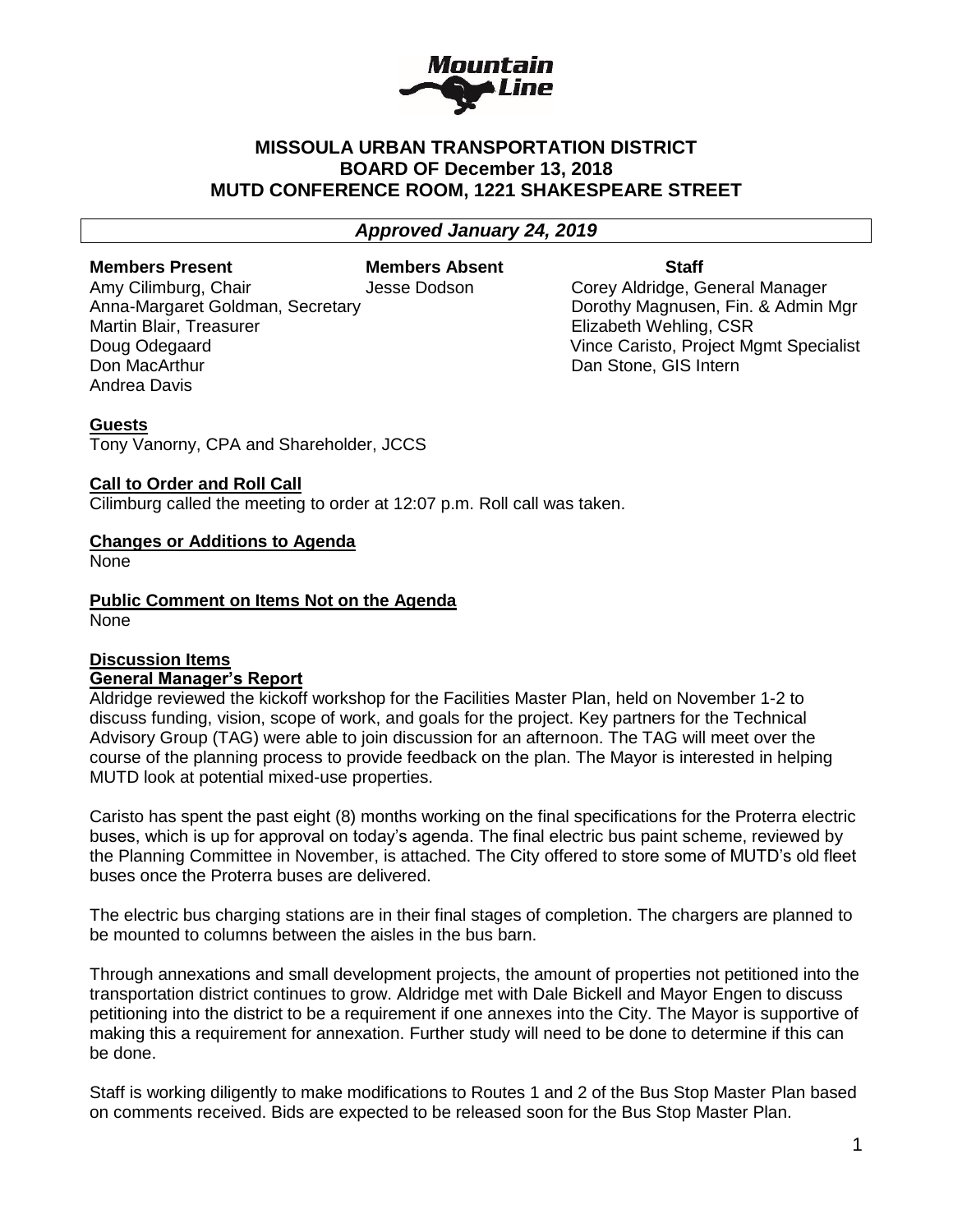MUTD wants to help organizations requesting front-door service come up with creative solutions which do not require fixed-routes to deviate. The Mayor has set a meeting in January to discuss this further with MUTD and the organizations.

Blair and Aldridge met with DJ&A recently, and they have agreed to become a new Zero-Fare partner. An Op-Ed on the value of Zero-Fare was published in the Missoulian on December  $2^{nd}$ , signed by Cilimburg and Odegaard.

## **Recognition of Outgoing Board Member**

Cilimburg and the Board recognized the time and service outgoing board member Blair has given. He has served on the MUTD Board of Directors since February 2015, and his contribution to the Board has been greatly appreciated. Davis recognized and thanked Blair for his diligence in putting the Reserve Policy into place. Aldridge said Blair was largely responsible for making Zero-Fare happen prior to his service on the Board.

# **SEIN Update**

Cilimburg and Caristo gave an update on the Solar Energy Innovation Network after their meeting in Golden, Colorado.

## **Action Items**

### **Fiscal Year 2018 Financial Audit**

Tony Vanorny, CPA and Shareholder with Junkermier, Clark, Campanell, Stevens P.C., presented the 2018 Financial Audit to the Board. The Auditor's report expresses an unqualified (clean) opinion on the financial statements and on compliance for major federal award programs.

Blair made a commendation for Magnusen's efforts in implementing and maintaining appropriate internal fiscal controls, thus ensuring clean and unmodified audit results. Magnusen's expertise, transparency and professionalism are appreciated by the MUTD Board.

Blair made a motion to receive and accept the Fiscal Year 2018 Audit, seconded by Odegaard. The motion carried unanimously.

### **Minutes of October 25, 2018**

MacArthur made a motion to approve the minutes of October 25, 2018, seconded by Goldman. The motion carried unanimously.

### **October 2018 Financial Statements and Ridership Reports**

Blair presented the October 2018 Financial Statements and Ridership Reports. The Facilities Capital Projects reserve has been reduced temporarily due to cash flow needs. Accounts Receivable will be collected later this year and the reserve will be replenished. The Accounts Receivable will fund the three (3) month operating reserve of \$1,757,370, \$800,000 towards the fleet replacement reserve, and \$1,534,353 for the remainder of the Facilities Capital Projects.

The net position is at \$16,711,536 including Unrestricted Funds of \$3,744,402, which will be allocated between the Reserves once the accounts receivable has been collected. Operating Revenue is tracking closely to budge, and expenses are 1.91% less than budget. Net change in position in October 2018 is \$309,855 compared to \$179,697 in October 2017.

The October 2018 fixed-route monthly ridership is 2.8% more than October 2017. The annual fixedroute ridership is 3.59% more than 2017. The October 2018 paratransit monthly ridership has increased 37.7% more than October 2017. Annual paratransit ridership is 38.4% more than 2017. The October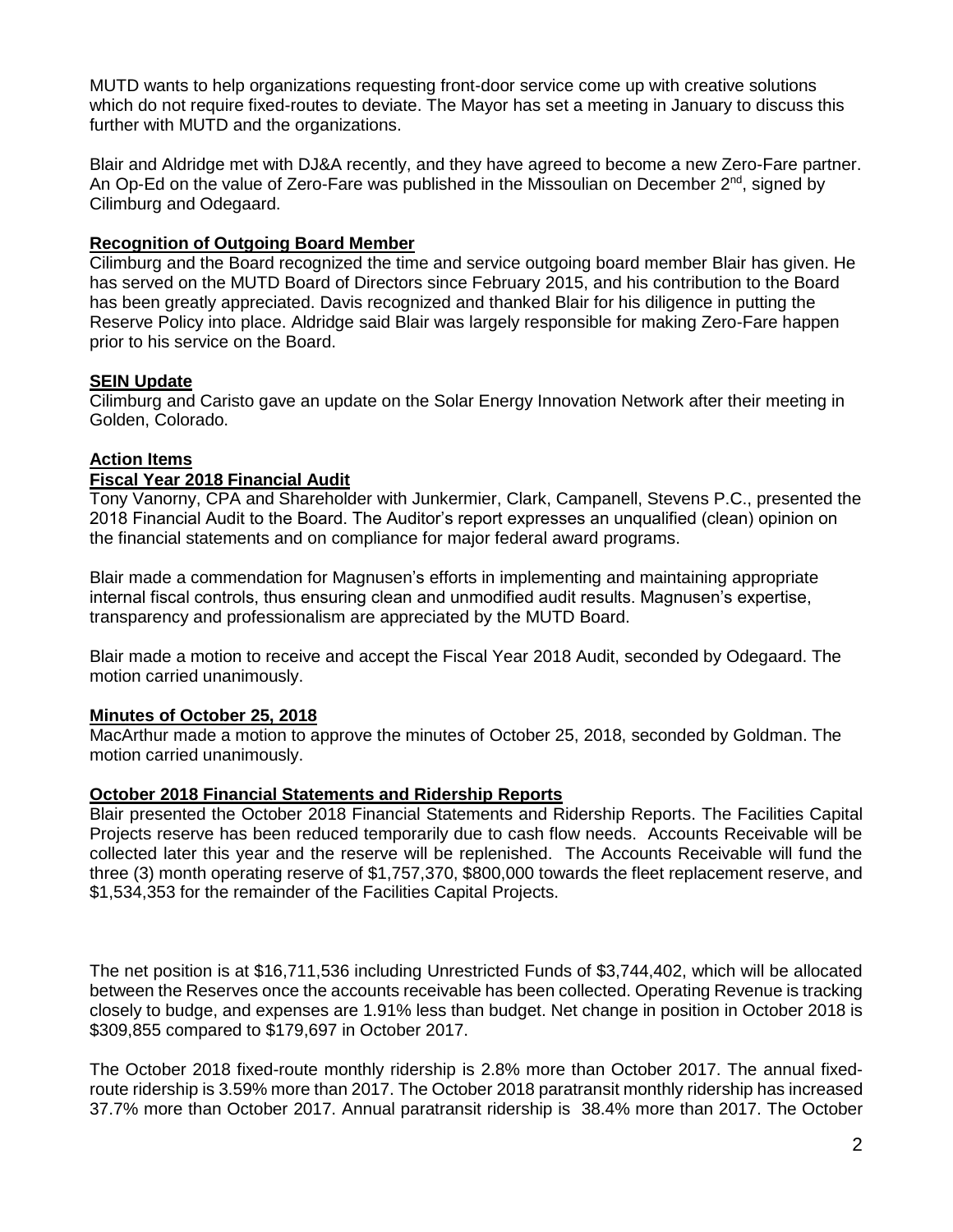2018 senior van monthly ridership is 2.9% more than October 2017. The annual senior van ridership is 22.2% less than 2017.

Davis made a motion to receive the October 2018 Financial Statements and Ridership Reports, seconded by Goldman. The motion carried unanimously.

#### **Meeting Schedule for 2019**

The Board reviewed the proposed meeting schedule for calendar year 2019.

Macarthur made a motion to approve the calendar of meetings for 2019, seconded by Davis. The motion carried unanimously.

#### **Election MUTD Board Officers & Committees for 2019**

Cilimburg opened the floor for nominations for the 2019 Board Chair. MacArthur nominated Cilimburg as Board Chair, Dodson as Vice-Chair, Odegaard as Treasurer, and Goldman as Secretary. Cilimburg opened the floor for a second nomination, and Blair seconded MacArthur's nomination slate. Cilimburg opened the floor for a third slate of nominations, and none were received.

Davis made a motion to elect Cilimburg as Board Chair, Dodson as Vice-Chair, Odegaard as Treasurer, and Goldman as Secretary for Calendar Year 2018, seconded by Blair. The motion carried unanimously.

The nominations for committees: Executive Committee: Amy Cilimburg, Jesse Dodson, Andrea Davis

Planning Committee: Don MacArthur

Finance Committee: Doug Odegaard, Andrea Davis.

Special Transportation Advisory Committee (STAC) Appeals Representative: Anna-Margaret Goldman

Transportation Policy Coordinating Committee (TPCC) Representative: Don MacArthur

Goldman made a motion to elect the 2019 Committee Representatives above as defined in the MUTD Bylaws, seconded by Odegaard. The motion carried unanimously.

#### **Electric Bus Procurement**

Caristo explained the electric bus procurement. MUTD has been awarded two (2) discretionary grants towards the purchase of six (6) battery electric buses and associated infrastructure, through the Low or No Emission and Bus and Bus Facilities Grant programs. Proterra, Inc., was named as the manufacturer of choice in the Low-No grant application.

Multiple other procurements, both approved and still awaiting approval, are necessary to the successful deployment of these electric buses. One contract is with CTE for technical assistance with the electric bus deployment and another with CTA Architect Engineers for electrical facility upgrade design services, to ensure capability for adequate onsite charging of the electric buses. A request for bids is planned to be released in January to accommodate the depot charger installation, with construction beginning in March or April 2019. Chargers are expected to be installed by the end of May, with delivery of the electric buses to happen in July.

Blair gave appreciation for Caristo's tireless multi-year efforts in getting this first milestone achieved. Caristo's leadership in this process marks a transformational and future-focused shift for MUTD, as expanding the electric fleet is a long-term goal of the MUTD Board.